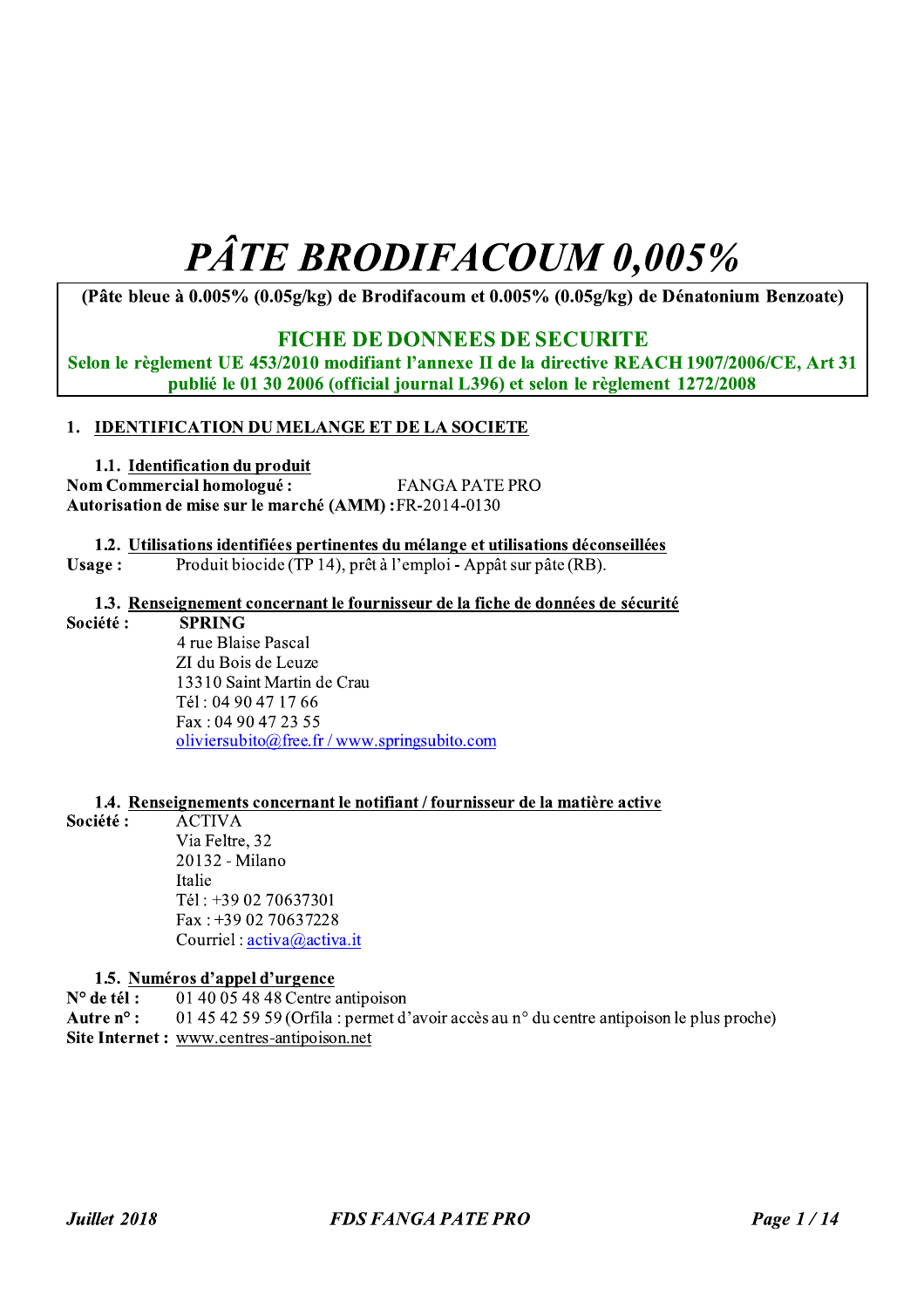## 2. IDENTIFICATION DES DANGERS

#### 2.1. Classification du mélange conformément au règlement (CE) n° 1272/2008 (CLP)

| Catégorie de danger :            | Repr. 1A                                                                       |
|----------------------------------|--------------------------------------------------------------------------------|
|                                  | STOT RE 2                                                                      |
| Symbole de danger :              | GHS08                                                                          |
| Mention d'avertissement : DANGER |                                                                                |
| Mention de danger :              | H360D : Peut nuire au fœtus.                                                   |
|                                  | H373: Risque présumé d'effets graves pour les organes à la suite d'expositions |
|                                  | répétées ou d'une exposition prolongée par voie sanguine.                      |

#### 2.2 Eléments d'étiquetage conformément au règlement (CE) n° 1272/2008 (CLP) Pictogramme de danger :

Mention d'avertissement : DANGER

Mention de danger :

H360D : Peut nuire au fœtus.

H373 : Risque présumé d'effets graves pour les organes à la suite d'expositions répétées ou d'une exposition prolongée par voie sanguine.

Conseils de prudence :

P201 : Se procurer les instructions avant utilisation.

P202 : Ne pas manipuler avant d'avoir lu et compris toutes les précautions de sécurité.

P280 : Porter des gants de protection [norme NF EN 374 (parties 1, 2 et 3)].

P308 + P313 : EN CAS d'exposition prouvée ou suspectée: consulter un médecin.

P314 : Consulter un médecin en cas de malaise.

P405 : Garder sous clef.

P501 : Eliminer le contenu/récipient conformément à la réglementation nationale.

#### 2.3 Autres dangers

Contient des substances PBT. Brodifacoum.

## 3. COMPOSITION/INFORMATIONS SUR LES COMPOSANTS

## 3.1. Substances

Non applicable.

#### 3.2. Mélanges

Nom chimique de la substance active : 3-[3-[4-(4-Bromophenyl]phenyl]-1,2,3,4-tetrahydronaphthalen-1-yl]-2-hydroxychromen-4-one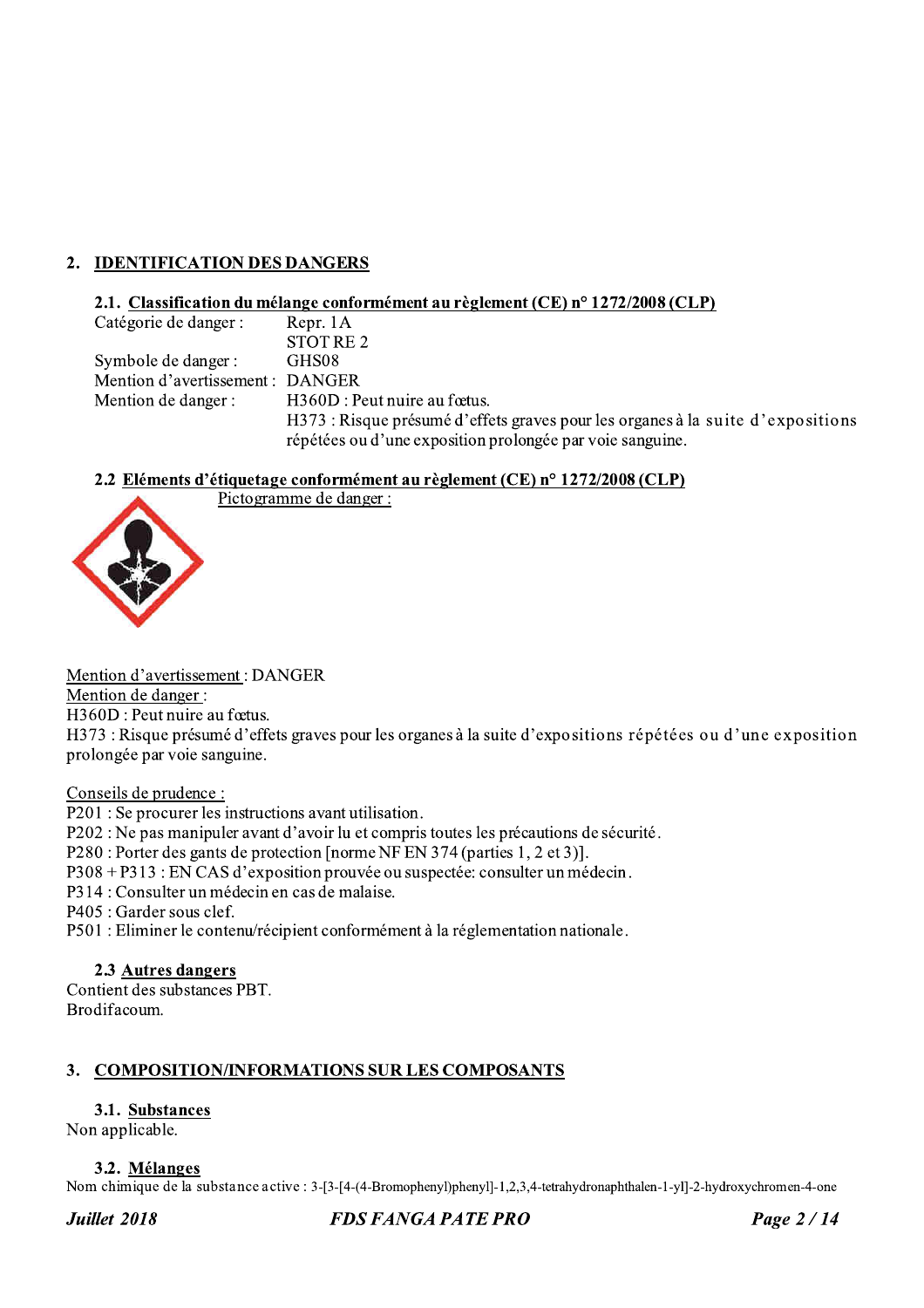| Formule moléculaire de la substance active : $C_{31}H_{23}BrO_3$ |  |  |
|------------------------------------------------------------------|--|--|
|                                                                  |  |  |

| <b>Substance</b>     | $CAS\ N^{\circ}$ | EC N°           | <b>Limites de Concentration</b><br>spécifiques | $\%$ (m/m)           | <b>Classification selon le</b> |
|----------------------|------------------|-----------------|------------------------------------------------|----------------------|--------------------------------|
|                      |                  |                 | <b>Facteur M</b>                               |                      | règlement 1272/2008/EC         |
| Brodifacoum          | 56073-10-0       | 259-980-5       | Repr. 1A; H360D:                               | $C \ge 0.003\%$      | Repr. 1A; H360D                |
| (Num Index:          |                  |                 | $C \ge 0.003\%$                                |                      | Acute tox 1; H330, H310,       |
| $607-172-00-1$       |                  |                 | STOT RE 1; H372 (sang):                        | $0.005\%$            | H <sub>300</sub>               |
|                      |                  |                 | $C \ge 0.02\%$                                 | (0.05g/kg)           | STOT RE $2$ ; H373 (sang)      |
|                      |                  |                 | STOT RE 2; H373 (sang):                        |                      | Aquatic acute 1; H400          |
|                      |                  |                 | $0.002\% \le C \le 0.02\%$                     |                      | Aquatic chronic 1; H410        |
|                      |                  |                 | $M=10;$                                        |                      |                                |
|                      |                  |                 | $M=10'$                                        |                      |                                |
| Dénatonium           | 3734-33-6        | 223-095-2       |                                                | $0.005\%$            | Acute Tox 4; H302, H332        |
| benzoate             |                  |                 |                                                | (0.05g/kg)           | Skin Irrit. 2; H315            |
|                      |                  |                 |                                                |                      | Eye Dam. 1; H318               |
|                      |                  |                 |                                                |                      | Aquatic Chronic 3; H412        |
| Triéthanolamine      | $102 - 71 - 6$   | 203-049-8       |                                                | $0.08\% < C < 0.1\%$ |                                |
| <b>BHT</b>           |                  |                 |                                                | $0.1\% < C < 0.3\%$  |                                |
| Bronopol             | $52 - 51 - 7$    | $200 - 143 - 0$ |                                                | $0.1\%$              | Acute Tox. 4; H312;            |
| (Num Index:          |                  |                 |                                                | (1.0g/kg)            | H302                           |
| $603 - 085 - 00 - 8$ |                  |                 |                                                |                      | STOT SE 3; H335                |
|                      |                  |                 |                                                |                      | Skin Irrit. 2; H315            |
|                      |                  |                 |                                                |                      | Eye Dam. 1; H318               |
|                      |                  |                 |                                                |                      | Aquatic Acute 1; H400          |
| Autres               |                  |                 |                                                | <b>QSP 100</b>       |                                |
| composants           |                  |                 |                                                |                      |                                |

## **4. PREMIERS SECOURS**

#### 4.1. Description des premiers secours

## Après contact avec la peau

Nettoyer la peau à l'eau puis à l'eau savonneuse.

#### Après contact avec les veux

Rincer les yeux avec une solution de rinçage oculaire ou de l'eau en gardant les paupières ouvertes au moins 10 minutes.

#### Après contact oral

Rincer soigneusement la bouche avec de l'eau. Ne jamais rien administrer par voie orale à une personne inconsciente. Ne pas provoquer de vomissement. En cas d'ingestion, consulter immédiatement un médecin et présentez-lui le contenant du produit ou l'étiquette. Contacter un vétérinaire en cas d'ingestion par un animal domestique.

#### 4.2. Principaux symptômes et effets différés aigus

Ce produit contient une substance anticoagulante. En cas d'ingestion, parmi les symptômes pouvant apparaître, parfois avec un certain retard, figurent des saignements de nez et des saignements gingivaux. Dans certains cas graves, des contusions et la présence de sang dans les urines peuvent être observées.

## 4.3. Indication des éventuels soins médicaux immédiats et traitements particuliers nécessaires

En cas d'ingestion d'une grande quantité de produit, faire vomir, faire un lavage gastrique contrôler l'activité prothrombinique. Administrer de la vitamine K1 (phytoménadione). Les analogues de la vitamine K1 (vitamine K3 : ménadione par exemple) sont peu actifs et ne doivent pas être employés. L'efficacité du traitement doit être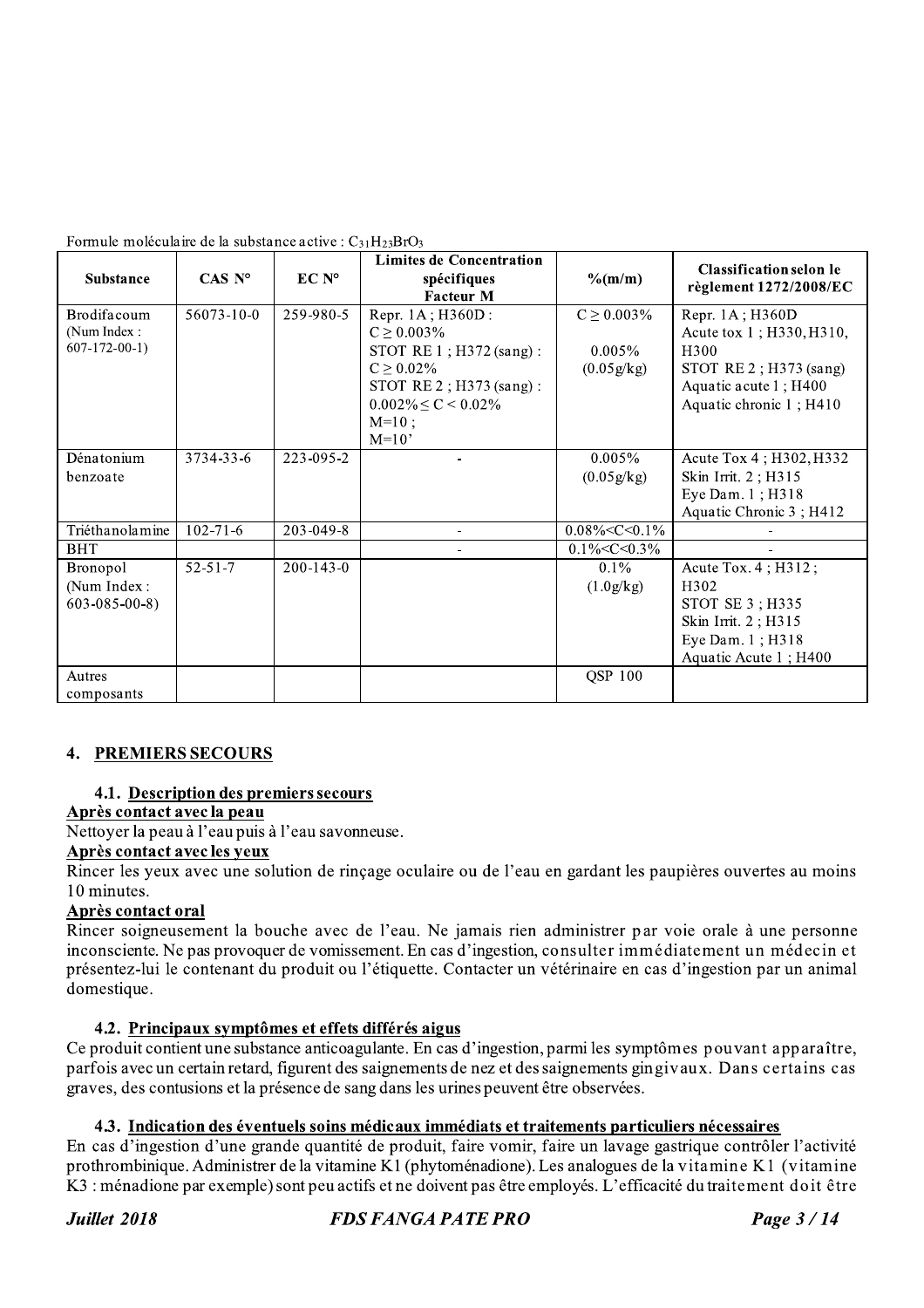suivie par la mesure du temps de Quick et il ne doit être arrêté que lorsque cette dernière valeur est revenue à la normale et y demeure. Compte tenu de la gravité des hémorragies qui peuvent survenir suite à une ingestion chez l'animal et en particulier chez l'animal domestique, la vitamine K1 peut être administrée même en l'absence de signe d'altération de la coagulation. Contre-indication : Anticoagulants.

## 5. MESURES DE LUTTE CONTRE L'INCENDIE

## 5.1. Moyens d'extinction

Moyens d'extinction appropriés : Utiliser des extincteur à poudre ou à neige carbonique.

Movens d'extinction inappropriés : L'utilisation d'eau pulvérisée afin de ne pas polluer les égouts et la nappe phréatique.

#### 5.2. Dangers particuliers résultants de la substance ou du mélange

Risques de gaz toxiques dans les fumes (monoxyde et dioxyde de carbone, ...).

#### 5.3. Conseils aux pompiers

#### Information générale :

Utiliser des jets d'eau pour refroidir les contenants afin d'éviter la décomposition du produit et le développement de substances potentiellement dangereuses pour la santé. Toujours porter un équipement complet de prévention des incendies. Recueillir l'eau d'extinction pour l'empêcher de se déverser dans le réseau d'égouts. Éliminer l'eau contaminée utilisée pour l'extinction et les restes de l'incendie conformément à la réglementation en vigueur. Equipement spécifique de protection pour les pompiers :

Vêtements normaux de lutte contre l'incendie, c.-à-d. Feu (BS EN 469), gants (BS EN 659) et bottes (spécifications A29 et A30) en combinaison avec un appareil respiratoire autonome à air comprimé en circuit ouvert (BS EN 137).

## 6. MESURES A PRENDRE EN CAS DE DEVERSEMENT ACCIDENTEL

#### 6.1. Précautions individuelles équipement de protection et procédures d'urgence

Bloquer les fuites s'il n'y a pas de danger. En l'absence de contre-indications, pulvériser de l'eau pour éviter la formation de poussière. Porter un équipement de protection individuelle (équipement de protection individuelle présenté à la section 8 de la fiche de données de sécurité) afin d'éviter toute contamination de la peau, des yeux et des vêtements. Ces indications s'appliquent à la fois au personnel de traitement et aux personnes impliquées dans les procédures d'urgence.

#### 6.2. Précautions pour la protection de l'environnement

Lorsque des points d'appât sont places à proximité de systèmes d'évacuation des eaux, s'assurer que l'appât n'entre pas en contact avec l'eau.

#### 6.3. Méthodes et matériel de confinement et nettovage

Recueillir le produit répandu dans un récipient approprié. Si le produit est inflammable, utilisez un équipement antidéflagrant. Évaluer la compatibilité du contenant à utiliser en vérifiant la section 10. Absorber le reste avec un matériau absorbant inerte.

Assurez-vous que le site de fuite est bien aéré. Le matériel contaminé doit être éliminé conformément au point 13.

#### **6.4. Autres sections**

D'autres informations sur la protection personnelle et l'élimination des produits sont données en sections 8 et 13.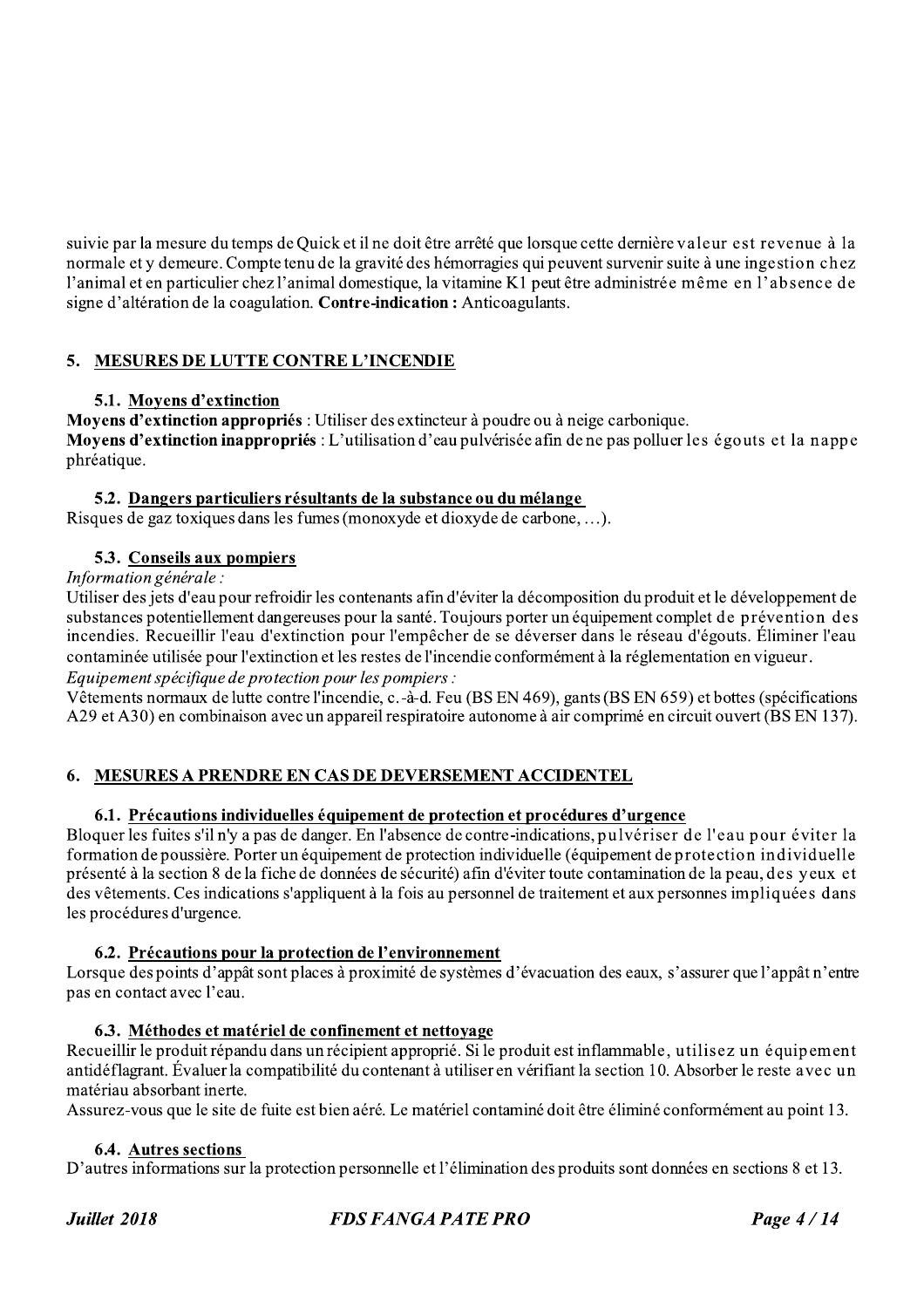## 7. MANIPULATION ET STOCKAGE

#### 7.1. Précautions à prendre pour une manipulation sans danger

Prendre les précautions individuelles disponibles afin d'éviter tout contact avec le produit. Porter des gants de protection résistants aux produits chimiques pendant la phase de manipulation du produit. Ne pas manger, boire ni fumer lors de l'utilisation du produit. Se laver les mains et toute zone de la peau directement exposée après avoir utilisé le produit.

#### 7.2. Conditions nécessaires pour assurer la sécurité du stockage

Conserver le produit dans un endroit sec. frais et bien ventilé. Maintenir le contenant bien fermé et à l'abri de toute exposition directe au soleil. Entreposer le produit hors de la portée des enfants, oiseaux, animaux domestiques et animaux d'élevage.

#### 7.3. Usage(s) spécifiques(s)

Information non disponible.

#### 8. CONTROLE DE L'EXPOSITION / PROTECTION INDIVIDUELLE

# 8.1. Paramètres de contrôle

| References regiementaires : |                                          |                                     |          |     |                                                                 |       |
|-----------------------------|------------------------------------------|-------------------------------------|----------|-----|-----------------------------------------------------------------|-------|
| <b>BGR</b>                  | България                                 |                                     |          |     | МИНИСТЕРСТВО НА ТРУДА И СОЦИАЛНАТА                              |       |
|                             |                                          |                                     |          |     | ПОЛИТИКА МИНИСТЕРСТВО НА ЗДРАВЕОПАЗВАНЕТО                       |       |
|                             |                                          | НАРЕДБА No 13 от 30 декември 2003 г |          |     |                                                                 |       |
| <b>DEU</b>                  | Deutschland                              | MAK-und BAT-Werte-Liste 2012        |          |     |                                                                 |       |
| <b>ESP</b>                  | España                                   | en España 2015                      |          |     | INSHT - Límites de exposición profesional para agentes químicos |       |
| <b>FRA</b>                  | France                                   |                                     |          |     | JORF n°0109 du 10 mai 2012 page 8773 texte n° 102               |       |
| <b>GBR</b>                  | United Kingdom                           | EH40/2005 Workplace exposure limits |          |     |                                                                 |       |
| <b>GRC</b>                  | Ελλάδα                                   |                                     |          |     | ΕΦΗΜΕΡΙΣ ΤΗΣ ΚΥΒΕΡΝΗΣΕΩΣ -ΤΕΥΧΟΣ ΠΡΩΤΟ Αρ.                      |       |
|                             |                                          | $Φ$ ύλλου 19 - 9 Φεβρουαρίου 2012   |          |     |                                                                 |       |
| <b>NOR</b>                  | Norge                                    |                                     |          |     | Veiledning om Administrative normer for forurensning i          |       |
|                             |                                          | arbeidsatmosfære                    |          |     |                                                                 |       |
| EU                          | <b>OEL EU</b>                            |                                     |          |     | Directive 2009/161/EU; Directive 2006/15/EC; Directive          |       |
|                             |                                          |                                     |          |     | 2004/37/EC; Directive 2000/39/EC; Directive 91/322/EEC.         |       |
| <b>TLV-ACGIH</b>            |                                          | ACGIH 2016                          |          |     |                                                                 |       |
|                             |                                          |                                     |          |     |                                                                 |       |
| <b>BRODIFACOUM</b>          |                                          |                                     |          |     |                                                                 |       |
| Valeur limite de seuil      |                                          |                                     |          |     |                                                                 |       |
| Type                        |                                          | Pays                                | TWA/8h   |     | STEL/15min                                                      |       |
|                             |                                          |                                     | $mg/m^3$ | ppm | $mg/m^3$                                                        | ppm   |
| <b>OEL</b>                  |                                          | EU                                  | 0,002    |     |                                                                 |       |
| <b>TLV-ACGIH</b>            |                                          |                                     | 0,002    |     |                                                                 |       |
|                             | Predicted no-effect concentration - PNEC |                                     |          |     |                                                                 |       |
| Valeur normale en eau douce |                                          |                                     |          |     | 0,00004                                                         | mg/1  |
|                             | Valeur normale sédiment eau douce        |                                     |          |     | 0,043                                                           | mg/kg |
|                             | Valeur normale des micro-organismes STP  |                                     |          |     | 0,0058                                                          | mg/1  |
|                             |                                          |                                     |          |     |                                                                 |       |

Juillet 2018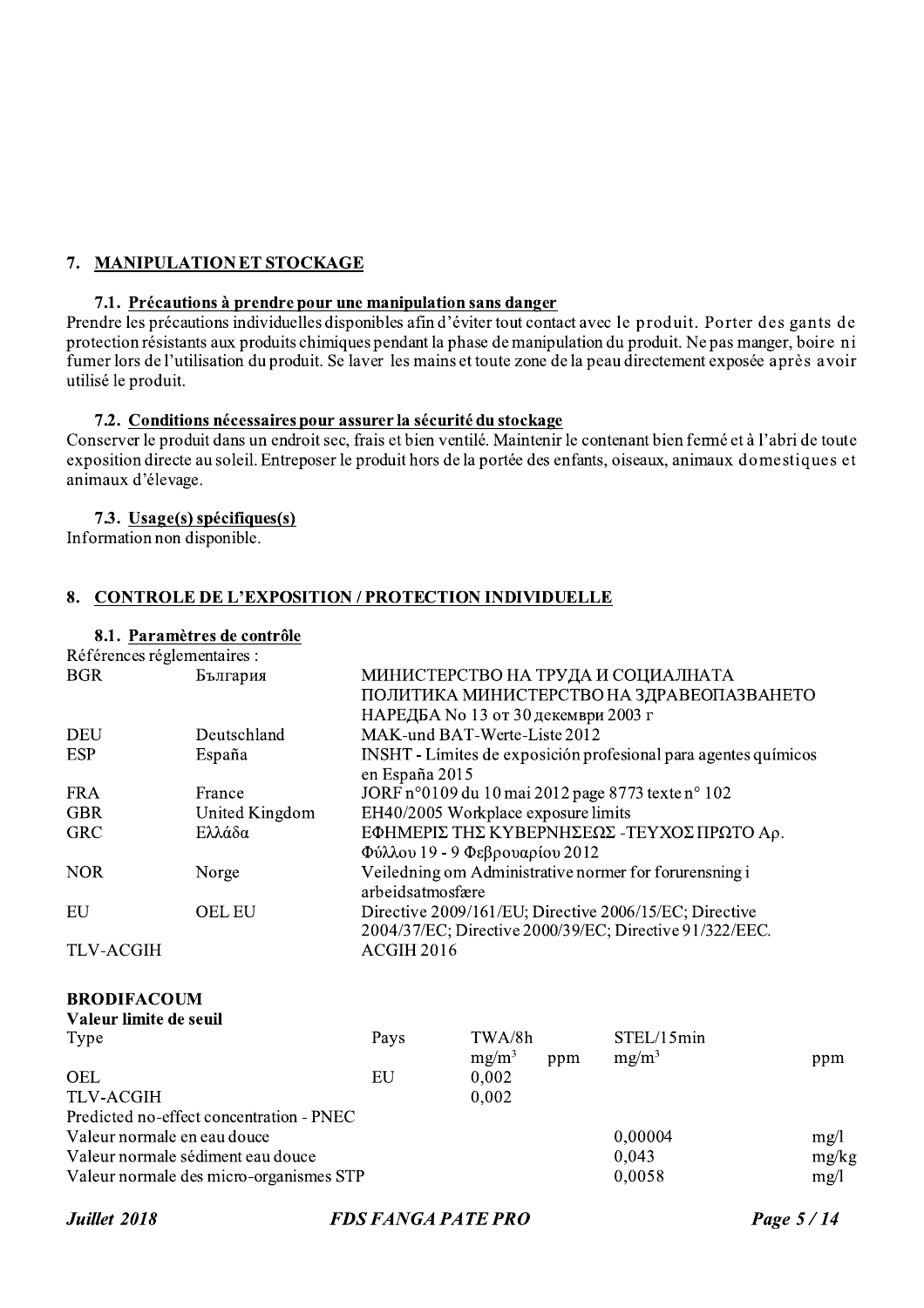#### Health - Derived no-effect level - DNEL / DMEL

|                                                                                                 |                                        |                   | Effets sur les consommateurs             |                                           |                | Effets sur les travailleurs |                  |                     |
|-------------------------------------------------------------------------------------------------|----------------------------------------|-------------------|------------------------------------------|-------------------------------------------|----------------|-----------------------------|------------------|---------------------|
| Voie<br>d'exposition<br>Orale                                                                   | Acute<br>local<br>0,0000033<br>mg/kg/d | Acute<br>systemic | Chronic<br>local<br>0,0000033<br>mg/kg/d | Chronic<br>systemic                       | Acute<br>local | Acute<br>systemic           | Chronic<br>local | Chronic<br>systemic |
| <b>TRIETHANOLAMINE</b><br>Valeur limite de seuil                                                |                                        |                   |                                          |                                           |                |                             |                  |                     |
| Type                                                                                            |                                        |                   | Pays                                     | TWA/8h                                    |                | STEL/15min                  |                  |                     |
|                                                                                                 |                                        |                   |                                          | $mg/m^3$                                  | ppm            | $mg/m^3$                    |                  | ppm                 |
| OEL                                                                                             |                                        |                   | EU                                       | 5                                         |                |                             |                  |                     |
| Predicted no-effect concentration - PNEC                                                        |                                        |                   |                                          |                                           |                |                             |                  |                     |
| Valeur normale en eau douce                                                                     |                                        |                   |                                          |                                           |                | 0,32                        |                  | mg/1                |
| Valeur normale en eau de mer                                                                    |                                        |                   |                                          |                                           |                | 0,032                       |                  | mg/1                |
| Valeur normale sédiment eau douce                                                               |                                        |                   |                                          |                                           |                | 1,7                         |                  | mg/kg               |
| Valeur normale sédiment eau de mer                                                              |                                        |                   |                                          |                                           |                | 0,17                        |                  | mg/kg               |
| Valeur normale pour eau, relargage intermittent                                                 |                                        |                   |                                          |                                           |                | 5,12                        |                  | mg/1                |
| Valeur normale des micro-organismes STP                                                         |                                        |                   |                                          |                                           |                | 10                          |                  | mg/1                |
| Valeur normale pour le compartiment terrestre<br>Health - Derived no-effect level - DNEL / DMEL |                                        |                   |                                          |                                           |                | 0,151                       |                  | mg/kg               |
|                                                                                                 |                                        |                   | Effets sur les consommateurs             |                                           |                | Effets sur les travailleurs |                  |                     |
| Voie                                                                                            | Acute                                  |                   | Chronic                                  | Chronic                                   | Acute          | Acute                       | Chronic          | Chronic             |
| d'exposition<br>Orale                                                                           | local                                  | Acute<br>systemic | local                                    | systemic                                  | local          | systemic                    | local            | systemic            |
| Inhalation                                                                                      |                                        |                   |                                          | $13 \text{ mg/kg/d}$                      |                |                             |                  |                     |
| Cutanée                                                                                         |                                        |                   |                                          | $1,25$ mg/m <sup>3</sup><br>$3,1$ mg/kg/d |                |                             |                  | 5 mg/m <sup>3</sup> |
|                                                                                                 |                                        |                   |                                          |                                           |                |                             |                  | $6,3$ mg/kg/d       |
| <b>BHT</b>                                                                                      |                                        |                   |                                          |                                           |                |                             |                  |                     |
| Valeur limite de seuil                                                                          |                                        |                   |                                          |                                           |                |                             |                  |                     |
| Type                                                                                            |                                        |                   | Pays                                     | TWA/8h<br>$mg/m^3$                        | ppm            | STEL/15min<br>mg/m3         |                  | ppm                 |
| <b>MAK</b>                                                                                      |                                        |                   | <b>DEU</b>                               | 10                                        |                | 40                          |                  |                     |
| <b>VLEP</b>                                                                                     |                                        |                   | <b>FRA</b>                               | 10                                        |                |                             |                  |                     |
| <b>WEL</b>                                                                                      |                                        |                   | <b>GBR</b>                               | 10                                        |                |                             |                  |                     |

Légende:

 $(C)$  = Plafond; INHAL = Fraction inhalable; RESP = Fraction respirable; THORA = Fraction thoracique  $NEA =$  aucune exposition attendue ;  $NPI =$  aucun danger identifié

#### 8.2. Contrôle de l'exposition\*

Dans tous les cas prendre les mesures de protection personnelle suivante : PROTECTION DES MAINS Porter des gants de protection résistants aux produits chimiques [norme NF EN 374 (parties 1, 2 et 3)] pendant la phase de manipulation du produit. A remplacer s'ils sont souillés. PROTECTION DE LA PEAU Porter les équipements de protection individuelle conformément au règlement (UE) 2016/425. PROTECTION DES YEUX

Juillet 2018

**FDS FANGA PATE PRO**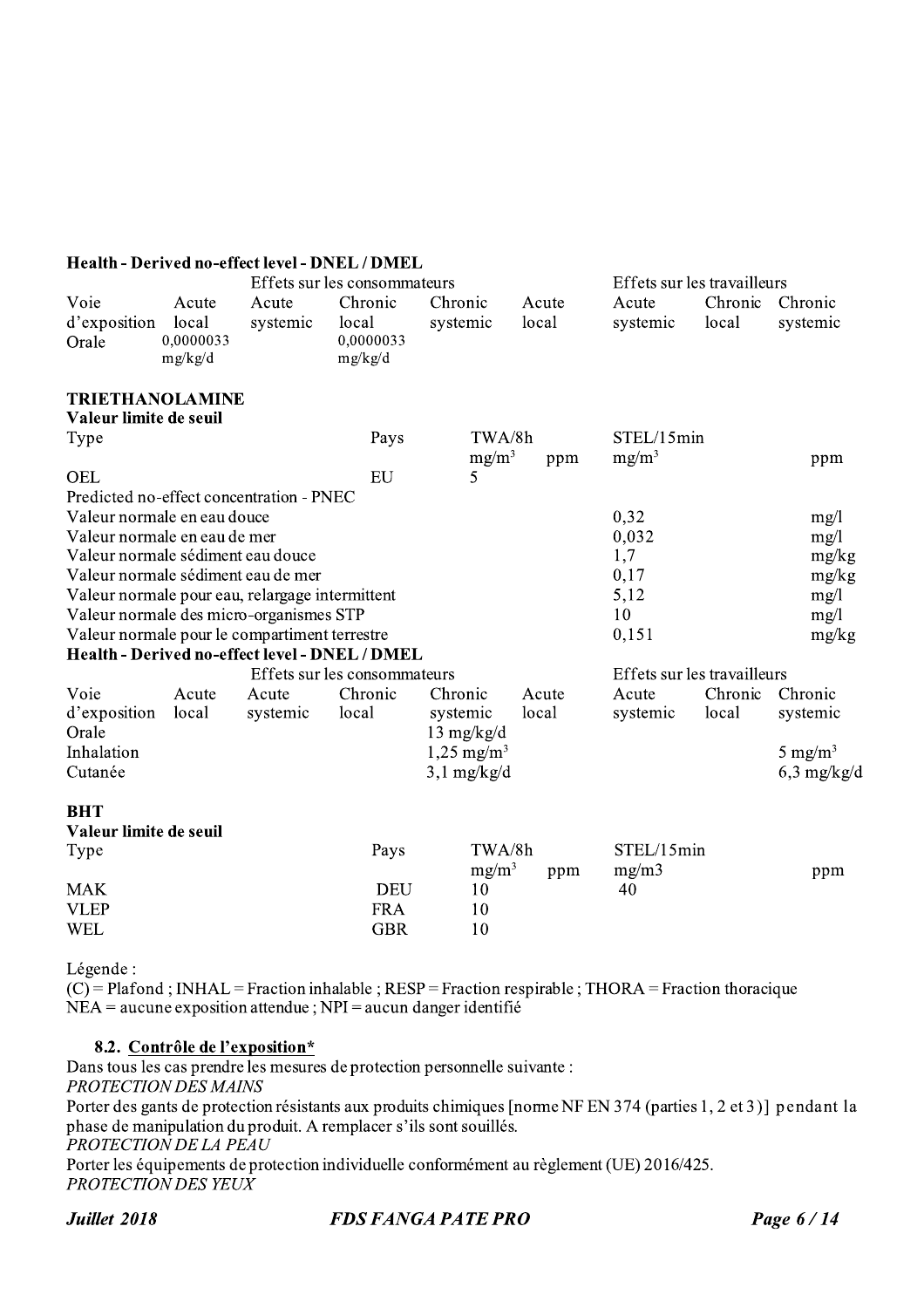Porter les équipements de protection individuelle conformément au règlement (UE) 2016/425. PROTECTION RESPIRATOIRE Pas nécessaire.

CONTROLE DE L'EXPOSITION DE L'ENVIRONNEMENT

Lorsque des postes d'appâtage sont placés à proximité de systèmes d'évacuation des eaux, s'assurer que l'appât n'entre pas en contact avec l'eau. Placer le produit hors de la portée des enfants, oiseaux, animaux domestiques, animaux d'élevage et autres animaux non-cibles.

#### 9. PROPRIETES PHYSICO-CHIMIQUES

#### 9.1. Informations essentielles sur les propriétés physiques et chimiques essentielles

| Aspect                                | Pâte molle                                                   |
|---------------------------------------|--------------------------------------------------------------|
| Couleur                               | Bleue                                                        |
| Odeur                                 | Caractéristique                                              |
| Seuil odorant                         | Non disponible                                               |
| pН                                    | $5.22$ à 19.4 °C après 1 min                                 |
| Point de fusion/point de congélation  | Non disponible                                               |
| Point d'ébullition                    | Non disponible                                               |
| Intervalle d'ébullition               | Non disponible                                               |
| Point éclair                          | Non disponible                                               |
| Taux d'évaporation                    | Non disponible                                               |
| Inflammabilité (solide, gaz)          | Non disponible                                               |
| Limite basse d'inflammabilité         | Non disponible                                               |
| Limite haute d'inflammabilité         | Non disponible                                               |
| Limite basse d'explosivité            | Non disponible                                               |
| Limite haute d'explosivité            | Non disponible                                               |
| Pression de vapeur                    | Non disponible                                               |
| Densité de vapeur                     | Non disponible                                               |
| Densité relative                      | $D_{4^\circ}^{20^\circ} = 1.322 \pm 0.001$ g/cm <sup>3</sup> |
| Solubilité                            | Non disponible                                               |
| Coefficient partage : n-octanol/water | Non disponible                                               |
| Température d'auto inflation          | Non disponible                                               |
| Température de décomposition          | Non disponible                                               |
| Viscosité                             | Non disponible                                               |
| Propriétés explosives                 | Non explosif                                                 |
| Propriétés oxydantes                  | Non disponible                                               |

#### 9.2. Autre information

Non applicable.

## **10. STABILITE ET REACTIVITE**

#### 10.1. Réactivité

Il n'y a aucun risque particulier de réaction avec d'autres substances dans les conditions normales d'utilisation.

#### $10.2.$ Stabilité chimique

Le produit est stable aux conditions de manipulation et de stockage recommandées au point 7.

Juillet 2018

**FDS FANGA PATE PRO**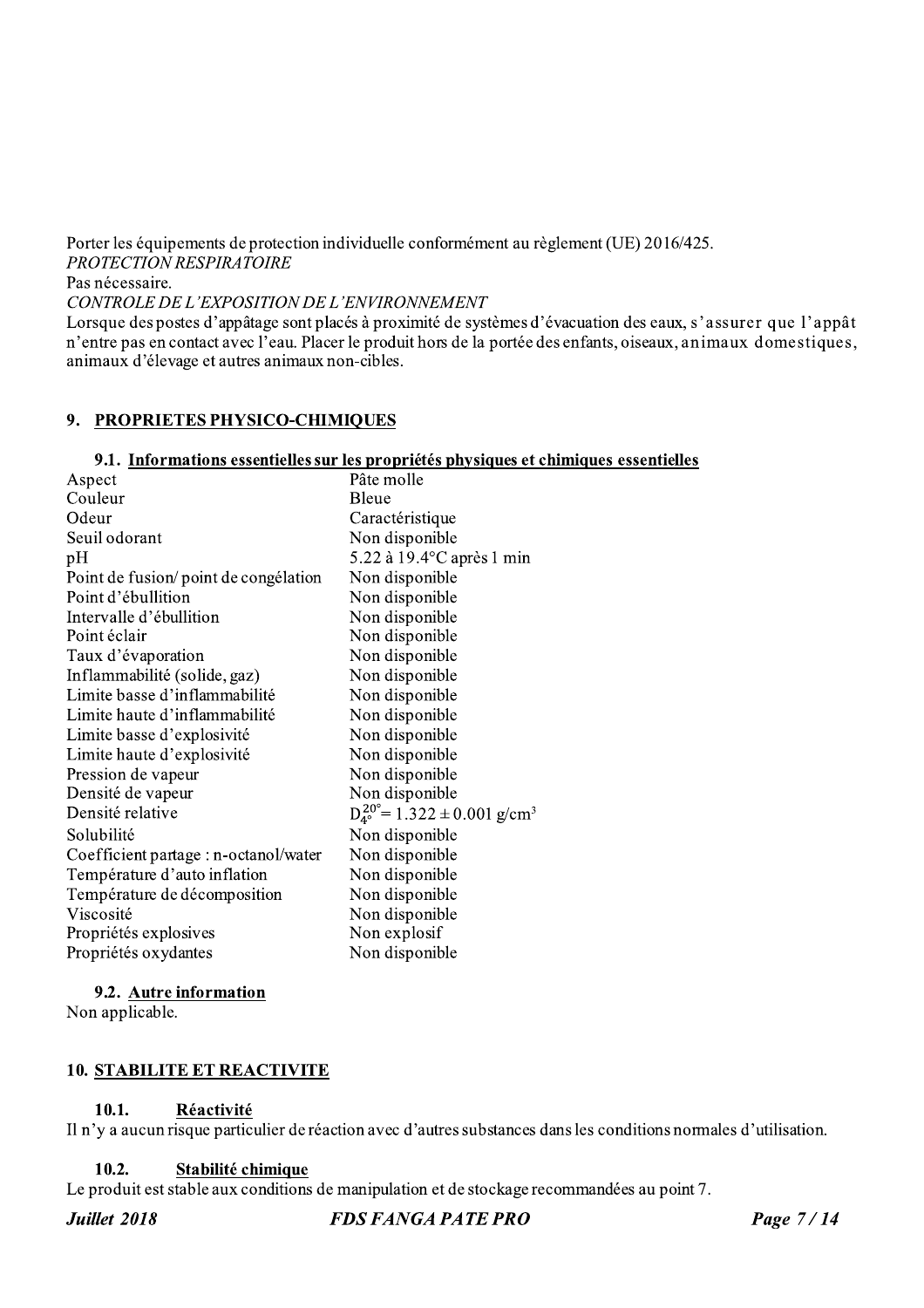**10.3. Possibilité de réactions dangereuses**<br>Aucune réaction dangereuse n'est prévisible dans les conditions normales d'utilisation et de stockage.<br>**10.4. Conditions à éviter**<br>Aucune en particulier. Cependant les préca **Possibilité de réactions dangereuses**<br>Aucune réaction dangereuse n'est prévisible dans les conditions normales d'utilisation et de stockage.<br>**10.4. Conditions à éviter**<br>Aucune en particulier. Cependant les précautions u **10.4.** Conditions à éviter<br>Aucune en particulier. Cependant les précautions usuelles d'utilisation de produits chimiques doivent<br>respectées.<br>**10.6.** Matières incompatibles<br>La combustion ou la décomposition dangereux<br>La c

#### 10.5. Matières incompatibles

Non applicable.

## 11. INFORMATIONS TOXICOLOGIQUES

Non applicable.<br> **10.6.** Produits de décomposition dangereux<br>
La combustion ou la décomposition thermique dégage des vapeurs toxiques et irritantes (oxydentled accomposition thermique dégage des vapeurs toxiques et irrita

BRODIFACOUM (RAC Opinion of Brodifacoum, ECHA, March 2014)  $DL_{50}$  (Orale) = 0.4 mg/kg Souris.  $DL_{50}$  (Cutanée) = 3.2 mg/kg Rat.  $CL_{50}$  (Inhalation) = 3.0 mg/m<sup>3</sup>.

 DENATONIUM BENZOATE (Study Report, ECHA, 1995)  $DL_{50}$  (Orale) = 749 mg/kg Rat.  $DL_{50}$  (Cutanée) > 2000 mg/kg Rat.  $CL_{50}$  (Inhalation) = 0.2 mg/L air Rat.

 IRIETHANOLAMINE (Substance Evaluation Report, August 2015)  $DL_{50}$  (Orale) = 6400 mg/kg Rat.  $DL_{50}$  (Cutanée) > 2000 mg/kg Rat.

 $\mathbb{L}$ BH I (Study Report, ECHA, 1989)  $DL_{50}$  (Orale) > 6000 mg/kg Rat.  $DL_{50}$  (Cutanée) > 2000 mg/kg Rat.

L. BRONOPOL (Study Report ECHA, 1986-2000)  $CL_{50}$  (Cutanée)  $\geq$  2000 mg/kg Rat.  $CL_{50}$  (Inhalation)  $\geq$  0.588 mg/L air Rat.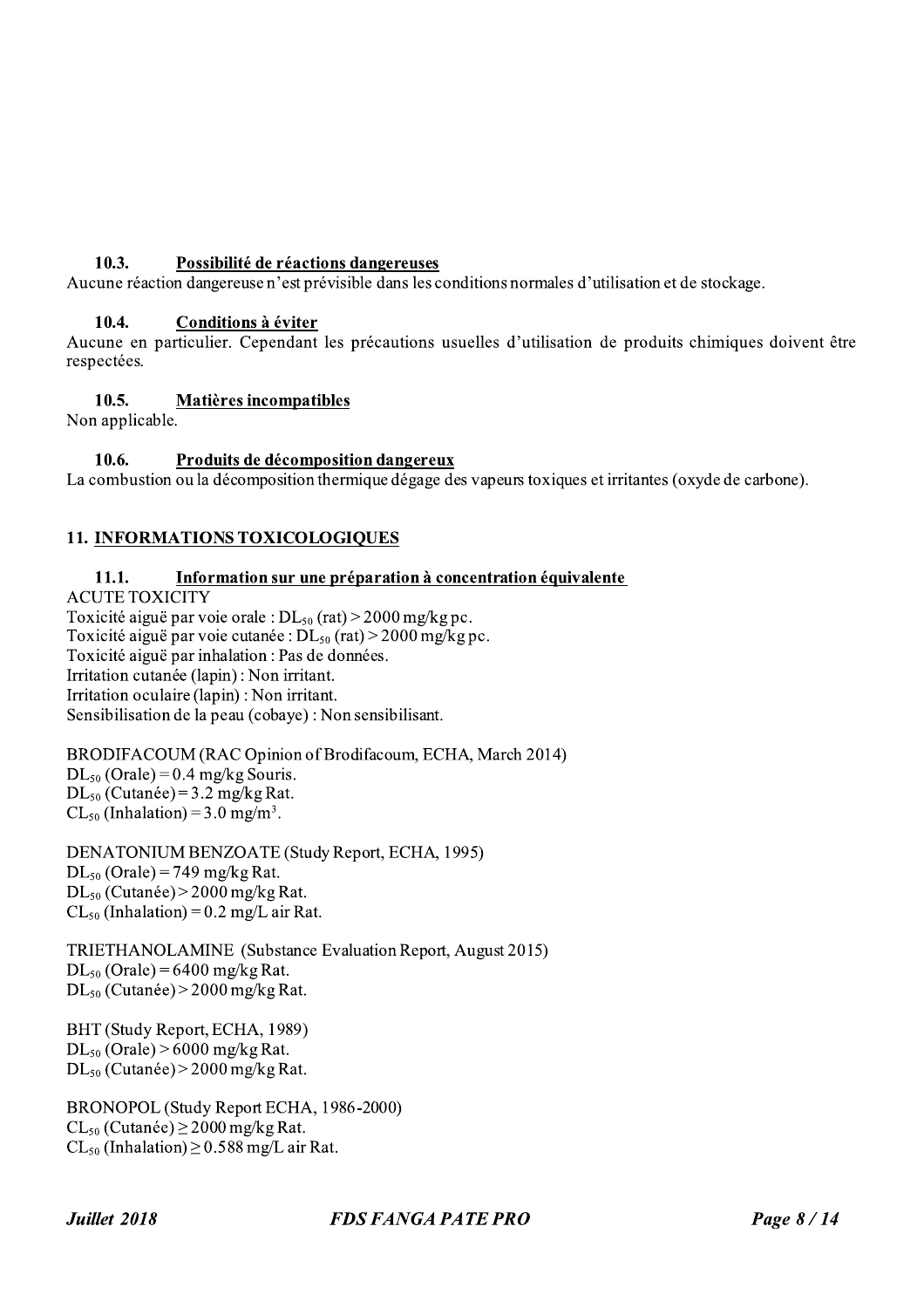**CORROSION / IRRITATION CUTANEE** Ne répond pas aux critères de classification pour cette classe de danger. DOMMAGES / IRRITATION GRAVE DES YEUX Ne répond pas aux critères de classification pour cette classe de danger. SENSIBILISATION RESPIRATOIRE OU CUTANEE Ne répond pas aux critères de classification pour cette classe de danger. MUTAGENICITE DES CELLULES GERMINALES Ne répond pas aux critères de classification pour cette classe de danger. CANCERIGENE. Ne répond pas aux critères de classification pour cette classe de danger. **TOXICITE REPRODUCTIVE** H360 D : Peut nuire au fœtus. STOT - SIMPLE EXPOSITION Ne répond pas aux critères de classification pour cette classe de danger. **STOT - EXPOSITION REPETEE** H373 : Risque présumé d'effets graves pour les organes à la suite d'expositions répétées ou d'une exposition prolongée par voie sanguine. DANGER D'ASPIRATION. Ne répond pas aux critères de classification pour cette classe de danger.

## **12. INFORMATIONS ECOLOGIQUES**

La préparation n'est pas toxique pour l'environnement, nous foumissons néanmoins les données relatives aux composants classés dangereux pour l'environnement.

#### 12.1. Toxicité

**Brodifacoum** (RAC Opinion of Brodifacoum, ECHA, March 2014) Pour les poissons :  $CL_{50}$  (96h) = 0.042 mg/L (Oncorhynchus mykiss). Pour les crustacés :  $CE_{50}$  (48h) = 0.25 mg/L (Daphnia magna). Pour les plantes aquatiques :  $CE_{50}$  (72h) = 0.04 mg/L (Pseudokirchneriella subcapitata). Dénatonium benzoate (Study Report, ECHA, 1995) Pour les poissons :  $CL_{50}$  (96h) = 100 mg/L (Zebra). Pour les crustacés :  $CE_{50}$  (96h) = 400 mg/L (Daphnia magna). Pour les plantes aquatiques :  $CE_{50}$  (15mins) = 511.58 mg/L (Pseudokirchneriella subcapitata). Triéthanolamine (Substance Evaluation Report, August 2015) Pour les poissons :  $CL_{50} (96h) = 11.800$  mg/L (Fathead minnow). Pour les crustacés :  $CE_{50}$  (48h) = 610 mg/L (Ceriodaphnia dubia). Pour les plantes aquatiques (milieu neutre) :  $CE_{50}$  (72h) = 512 mg/L (Scenedesmus subspicatus).

Juillet 2018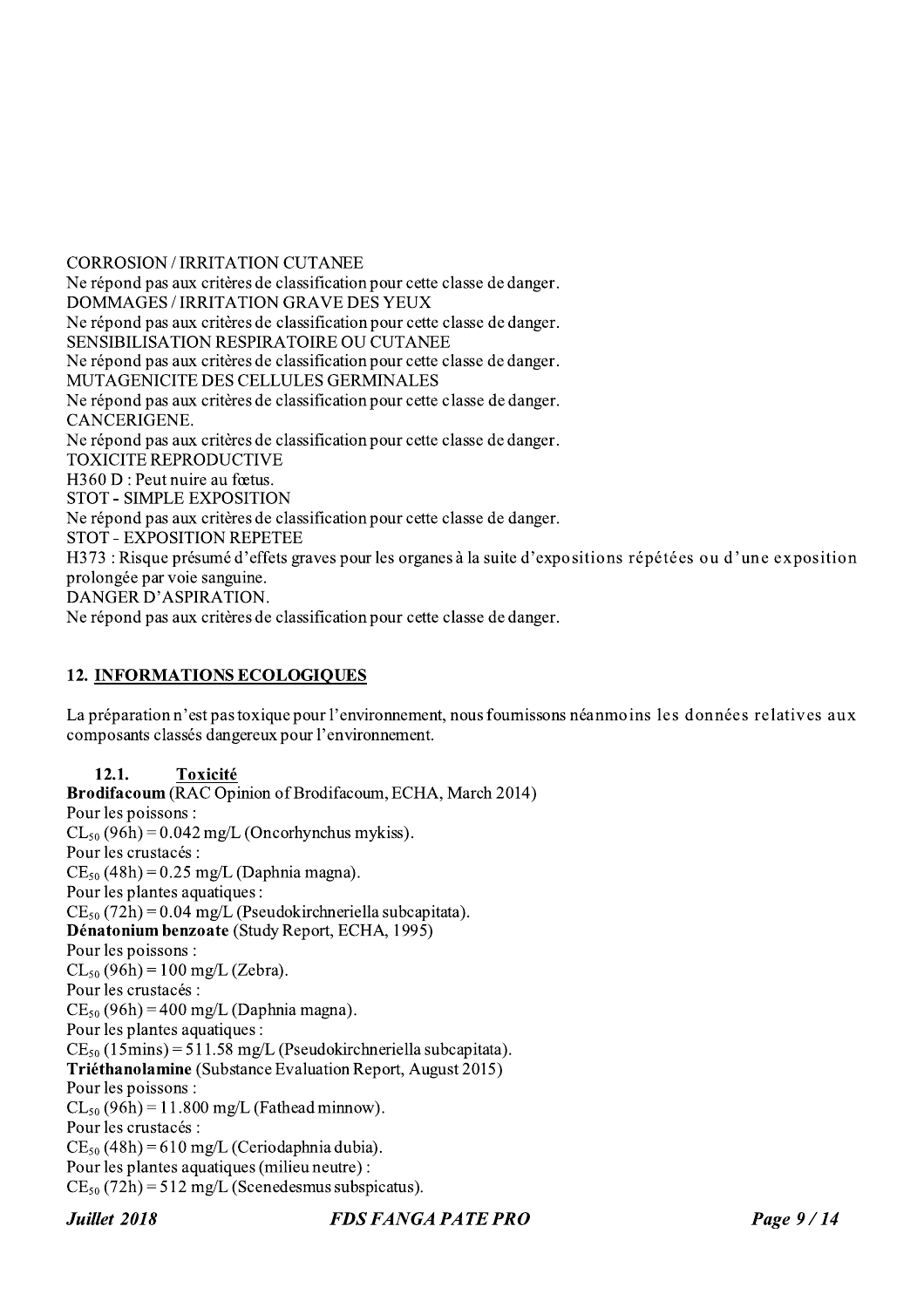**BHT** (Study Report, ECHA, 1999) Pour les poissons :  $CL_{10}(30j) = 0.053$  mg/L (Oryzias latipes). Pour les crustacés :  $CE_{50} (21i) = 0.096$  mg/L (Daphnia magna). Pour les plantes aquatiques :  $CE_{50}$  (72h) > 0.24 mg/L (Vibrio fischeri). Bronopol (Study Report, ECHA, 1996) Pour les poissons :  $CL_{50}$  (96h) = 35.7 mg/L (Bluegill sunfish). Pour les crustacés :  $CE_{50} (24h) = 2.9$  mg/L (Daphnia magna). Pour les plantes aquatiques (eau salée)  $CE_{50}$  (72h) = 0.15 mg/L (Skeletonema costatum).

#### Persistance et dégradabilité  $12.2.$

Brodifacoum (RAC Opinion of Brodifacoum, ECHA, March 2014) NON rapidement biodégradable.  $DT_{50} = 157$  jours. Taux de minéralisation  $(365j) = 35.8\%$ . Dénatonium benzoate (Study Report, ECHA, 1995) NON rapidement biodégradable. Biodégradation dans l'eau : 18.17% après 28 jours d'incubation à 20  $\pm$  1°C.  $BOD_{28} = 0.436$  mgO<sub>2</sub>/mg. Triéthanolamine (Study Report, ECHA, 1996) Rapidement biodégradable. **BHT** (Study Report, ECHA, 1999) NON rapidement biodégradable. % dégradation  $(28i) = 4.7$ . **Bronopol** (Study Report, ECHA, 1999) Rapidement biodégradable. % dégradation  $(28j) = 70-80$ .

#### $12.3.$ **Potentiel de Bioaccumulation**

Brodifacoum (RAC Opinion of Brodifacoum, ECHA, March 2014)  $Log Kow = 4.92 (pH 7, 20°C)$ . Dénatonium benzoate  $Log Kow = 2.062 - 2.2 (pH 7, 20°C).$ Triéthanolamine Information not disponible. **BHT** BCF (espèce aquatique) =  $598.4$  L/kg. Bronopol (Study Report, ECHA, 2012) BCF (espèce aquatique) =  $3.16$  L/kg.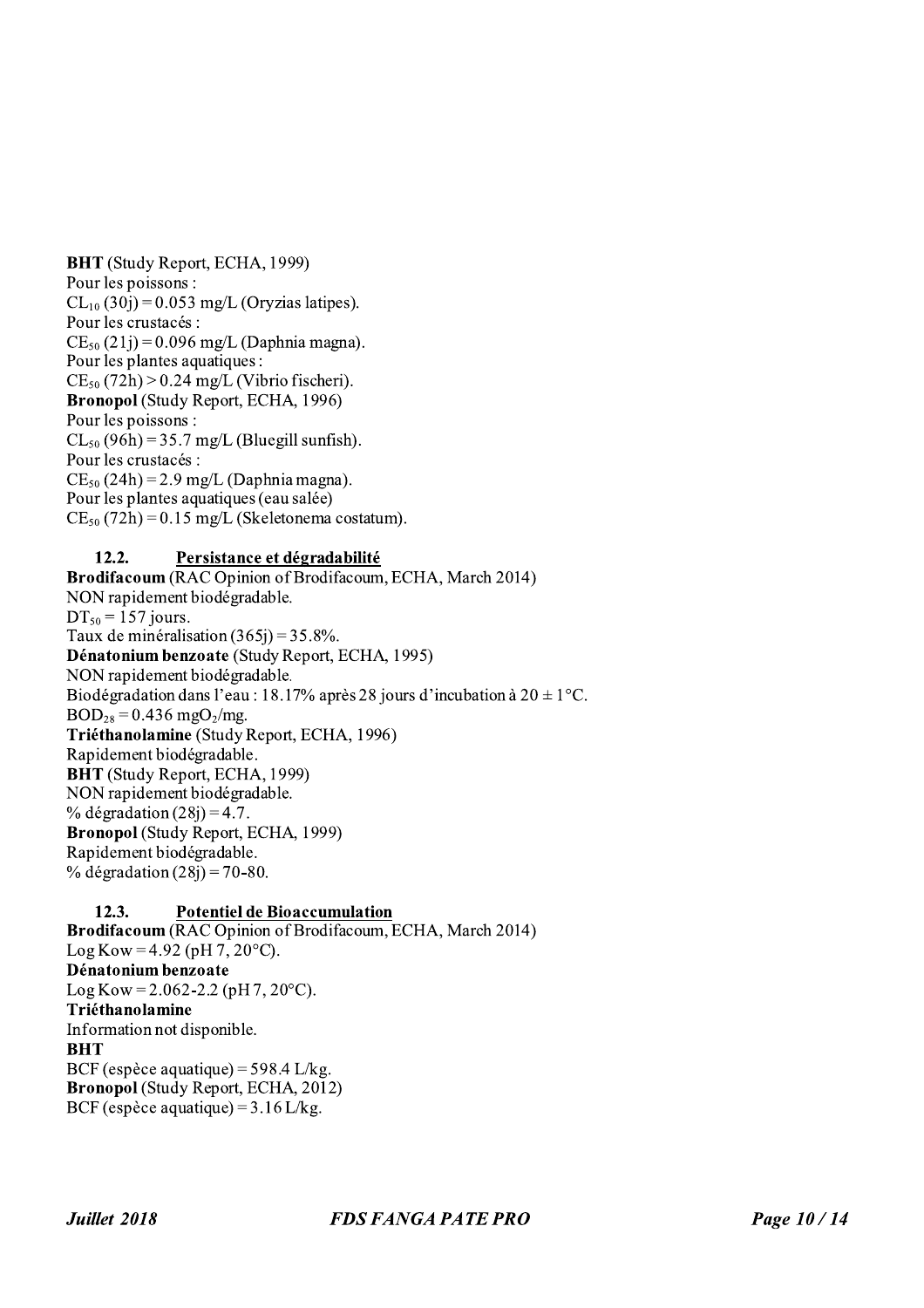#### $12.4.$ Mobilité dans le sol

**Brodifacoum** Coefficient de partition sol/eau : 6.12. Dénatonium benzoate Information non disponible. Triéthanolamine Information non disponible. **BHT** Information non disponible. **Bronopol** Information non disponible.

 $12.5.$ Résultats des évaluations PBT et vPvB **Brodifacoum** 

Subtance PBT. Dénatonium benzoate La substance n'est pas PBT/vPvB. Triéthanolamine La substance n'est pas PBT/vPvB. **BHT** La substance n'est pas PBT/vPvB. **Bronopol** La substance n'est pas PBT/vPvB.

12.6. Autres effets néfastes Non applicable.

## 13. CONSIDERATIONS RELATIVES A L'ELIMINATION

#### 13.1. Méthode de traitement des déchets

Une fois le traitement terminé, éliminer l'appât qui n'a pas été consommé ainsi que l'emballage conformément à la réglementation locale. Ne pas laver à l'eau les postes d'appâtage entre les applications ou les ustensiles utilisés dans les postes d'appâtage.

## **14. INFORMATIONS RELATIVES AU TRANSPORT**

Le produit n'est pas dangereux d'après les conditions actuelles du code « International Carriage of Dangerous Goods by Road (ADR) and by Rail (RID) », du code « International Maritime Dangerous Goods (IMDG), et du code « International Air Transport Association (IATA) ».

#### 14.1. **Nombre UN**

Non applicable.

14.2. Nom d'expédition ONU

Non applicable.

## **FDS FANGA PATE PRO**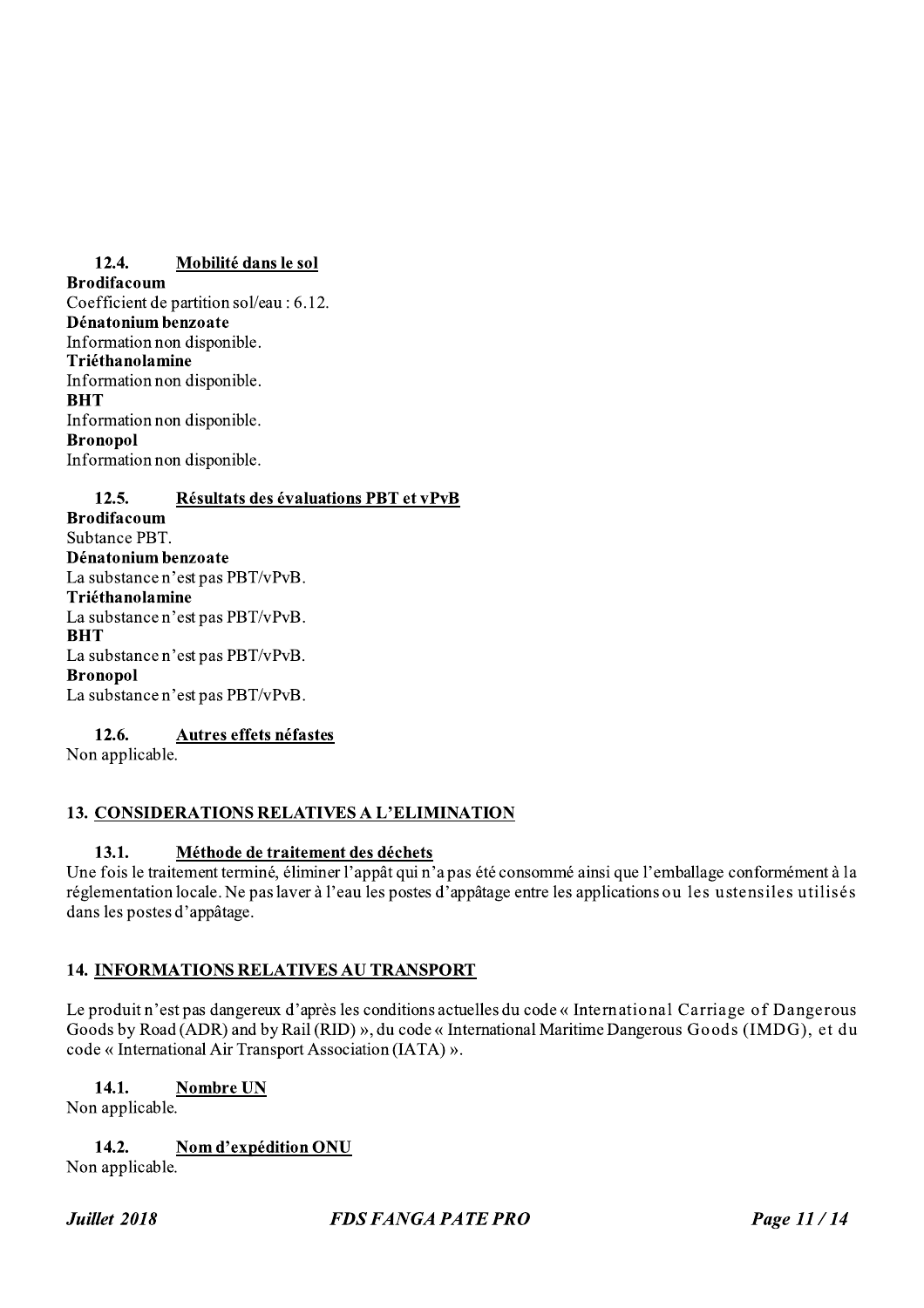#### $14.3.$ Classes de danger pour le transport

Non applicable.

#### $14.4.$ Groupe d'emballage

Non applicable.

#### $14.5.$ Dangers environnementaux Non applicable.

#### 14.6. Précautions spéciales pour les utilisateurs Non applicable.

#### Transport en vrac conformément à l'annexe II de la convention Marpol et au code IBC 14.7. Information non pertinente.

## **15. INFORMATIONS REGLEMENTAIRES**

#### $15.1.$ Règlementation / législation particulière à la substance ou au mélange en matière de sécurité, de santé et d'environnement

Directive 67/548/CE (et modifications) Règlement n°1907/2006/CE (REACH) Règlement n°1272/2008/CE (CLP) Règlement n°790/2009/CE (et modifications) Directive 98/8/CE et règlement 528/2012 CAR (Competent authority report Brodifacoum) March 2014 Directive 453/2010/CE The Merck Index. - 10<sup>th</sup> Edition - Handling Chemical Safety

- INRS - Fiche Toxicologique (toxicological sheet)

- Patty - Industrial Hygiene and Toxicology

- N.I. Sax Dangerous properties of Industrial Materials-7, 1989 Edition
- ECHA website

#### $15.2.$ Evaluation de la sécurité chimique

Non applicable.

## **16. AUTRES INFORMATIONS**

#### Phrases H classification de danger pour les composants : section 3

 $\overline{H300}$ : Mortel en cas d'ingestion.

H302: Nocif en cas d'ingestion.

- H310 : Mortel par contact cutané.
- H312: Nocif par contact cutané.
- H315: Provoque une irritation cutanée.
- H318 : Provoque des lésions oculaires graves.
- H330 : Mortel par inhalation.

Juillet 2018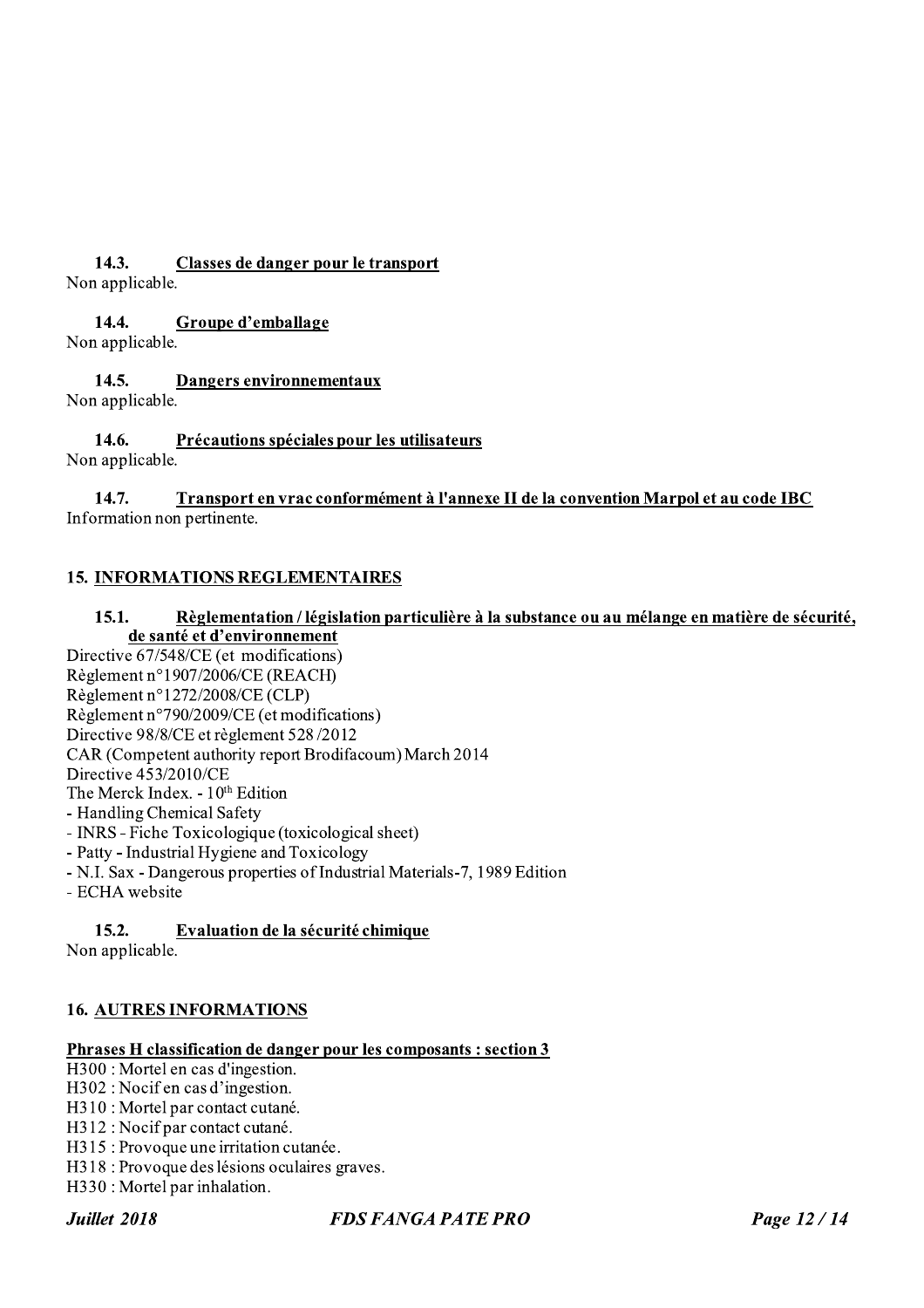H332: Nocif par inhalation.

H335 : Peut irriter les voies respiratoires.

 $H360 D$ : Peut nuire au fœtus.

H372 : Risque avéré d'effets graves pour les organes à la suite d'expositions répétées ou d'une exposition prolongée.

H373 : Risque présumé d'effets graves pour les organes.

H400 : Très toxique pour les organismes aquatiques.

H410 : Très toxique pour les organismes aquatiques, entraîne des effets à long terme.

H412 : Nocif pour les organismes aquatiques, entraîne des effets à long terme.

Repr. 1A : Toxicité pour la reproduction, catégorie 1A.

Acute Tox 1 : Toxicité aiguë par voie orale, par voie cutanée et par inhalation, catégorie 1.

Acute Tox 4 : Toxicité aiguë par voie orale et par inhalation catégorie 4.

Aquatic Acute 1 : Danger pour le milieu aquatique catégorie 1.

Aquatic Chronic 1 : Danger pour le milieu aquatique, danger à long terme, catégorie 1.

Aquatic Chronic 3 : Danger pour le milieu aquatique, danger à long terme, catégorie 3.

Eye Dam 1 : Lésions oculaires graves/irritations oculaire catégorie 1.

Skin Irrit 2 : Irritation cutanée catégorie 2.

STOT RE 1 : Toxicité spécifique pour certains organes cibles à la suite d'une exposition répétée, catégorie 1.

STOT RE 2 : Toxicité spécifique pour certains organes cibles à la suite d'une exposition répétée, catégorie 2.

STOT SE 3 : Toxicité spécifique pour certains organes cibles - Exposition unique, catégorie 3.

#### Indication à porter sur les postes d'appâtage

Chaque poste d'appâtage doit être muni d'une étiquette mentionnant les informations suivantes : « ne pas déplacer ni ouvrir » : « contient un rodenticide » : « Nom du produit ou numéro d'autorisation » : « Substance(s) active(s) » et « en cas d'incident, contacter un centre antipoison INRS 01 40 42 59 59 ».

#### Légende

| <b>ADR</b>         | Accord européen relatif au transport international des marchandises dangereuses par route |            |
|--------------------|-------------------------------------------------------------------------------------------|------------|
| <b>BCF</b>         | Facteur de Bio Concentration                                                              |            |
| <b>BOD</b>         | Demande d'oxygène biochimique                                                             |            |
| CAS                | Service des résumés analytiques de chimie (division de la Société Chimique Américaine)    |            |
| <b>CLP</b>         | Classification, Etiquetage, Emballage                                                     |            |
| <b>DNEL</b>        | Niveau dérivé sans effet                                                                  |            |
| $DT_{50}$          | Temps de dissipation 50%                                                                  |            |
| <b>EINECS</b>      | Inventaire européen des substances chimiques commerciales existantes                      |            |
| <b>GHS</b>         | Système général harmonisé de classification et d'étiquetage des produits chimiques        |            |
| <b>IATA</b>        | Association internationale du transport aérien                                            |            |
| <b>IATA-DGR</b>    | Réglementation pour le transport des marchandises dangereuses par l'"Association          |            |
|                    | internationale du transport aérien" (IATA)                                                |            |
| <b>IMDG</b>        | Code maritime international des marchandises dangereuses                                  |            |
| <b>IMO</b>         | Organisation internationale maritime                                                      |            |
| $CL_{50}$          | Concentration létale pour 50 pour cent de la population testée                            |            |
| $DL_{50}$          | Dose létale pour 50 pour cent de la population testée                                     |            |
| <b>OEL</b>         | Niveau d'exposition professionnelle                                                       |            |
| <b>PBT</b>         | Bioaccumulation et persistance selon la règlementation REACH                              |            |
| PEL                | Niveau prévu d'effet                                                                      |            |
| <b>PNEC</b>        | Concentration prévue sans effets                                                          |            |
| <b>RID</b>         | Règlement concernant le transport international ferroviaire des marchandises dangereuses  |            |
| <b>TLV</b>         | Valeur de seuil limite                                                                    |            |
| <b>TLV CEILING</b> | Concentration qui ne doit pas être dépassée durant l'exposition professionnelle           |            |
| Juillet 2018       | <b>FDS FANGA PATE PRO</b>                                                                 | Page 13/14 |